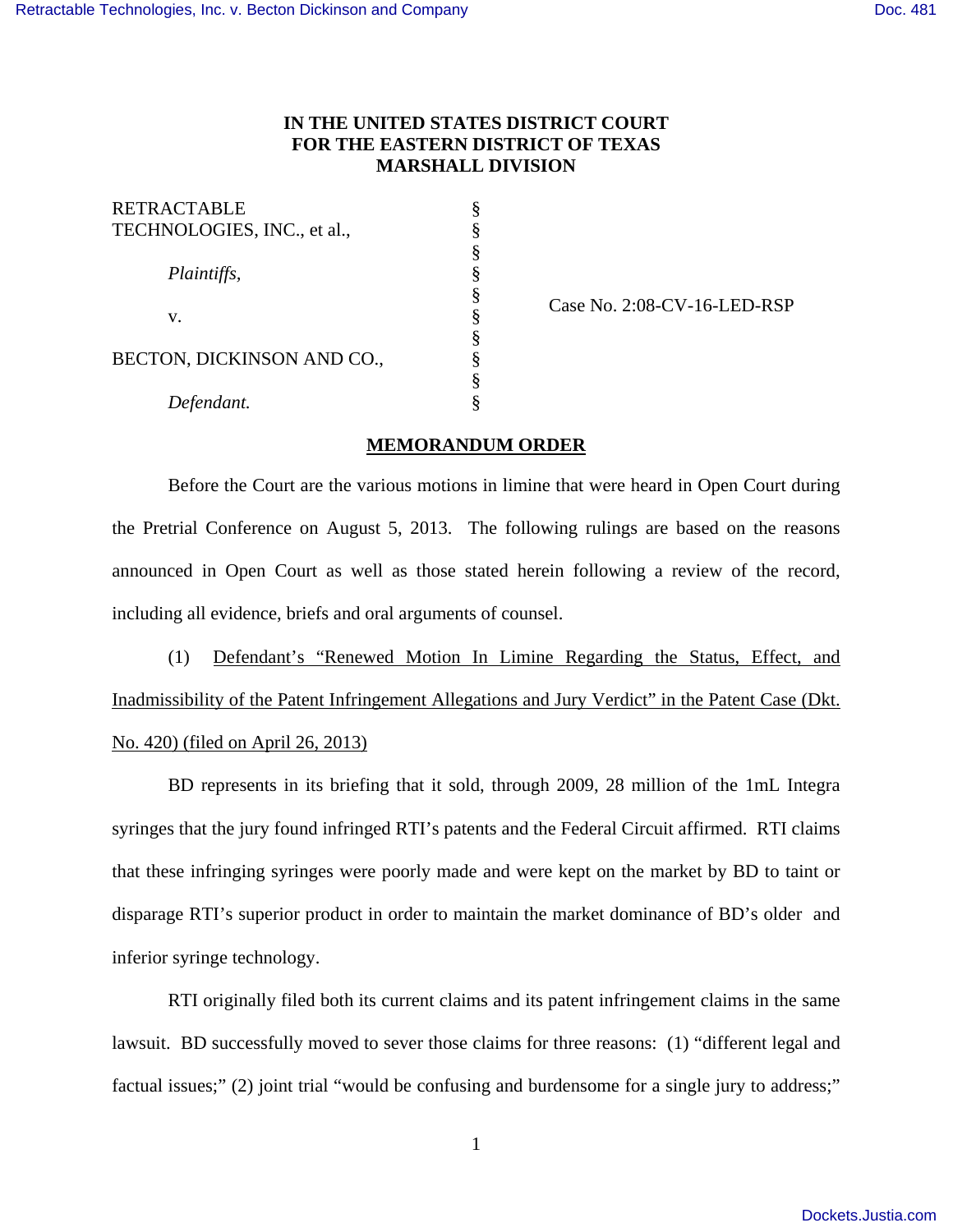and (3) to "facilitate the most efficient management of the parties' various disputes." (Case No. 2:07cv250, Dkt. No. 40 at 4). The only reference to possible prejudice was in a footnote asserting that "RTI may seek to present its antitrust and Lanham Act allegations in inflammatory terms," which could prejudice the patent defense, the opposite of the position BD is now asserting. *Id.* at 7, n.1.

This Court has already determined that the fact of BD's infringement of RTI's patent is relevant to RTI's antitrust claims. Dkt. No. 474. A final judgment is certainly the most efficient and least confusing evidence that can be offered to prove such a fact.<sup>1</sup> Since BD is the one who requested the severance, it should not now be heard to complain that a different jury has already decided the patent claims. Any concerns regarding double recovery can easily be addressed through the jury instructions.<sup>2</sup> The jury will know that RTI has already been compensated for the patent infringement through the judgment, which will lessen any tendency that might otherwise exist for overcompensation. The fact that the jury found that the infringement was not "willful" is of no consequence to the admissibility of the infringement, since the burden of proof for willfulness is much higher for infringement than for anticompetitive conduct generally.

Accordingly, the motion is DENIED.

(2) Plaintiffs' Motions in Limine Concerning FDA Compliance and the Parties' Complaint Processes (Dkt. No. 423) (filed April 26, 2013)

(A) The first section of this motion seeks to exclude any evidence by BD that its syringes have been approved by the Food and Drug Administration (FDA). RTI does not dispute that BD

<sup>&</sup>lt;u>1</u> <sup>1</sup> Rule  $60(c)(2)$  makes clear that a motion under the rule "does not affect the judgment's finality." The appeal of such a motion *a fortiori* cannot either.

 $2$  BD does not and cannot offer any authority for its assertion that "no court has ever allowed evidence of patent infringement to go before a jury as the basis for an antitrust claim." (Dkt. No. 465 at 5)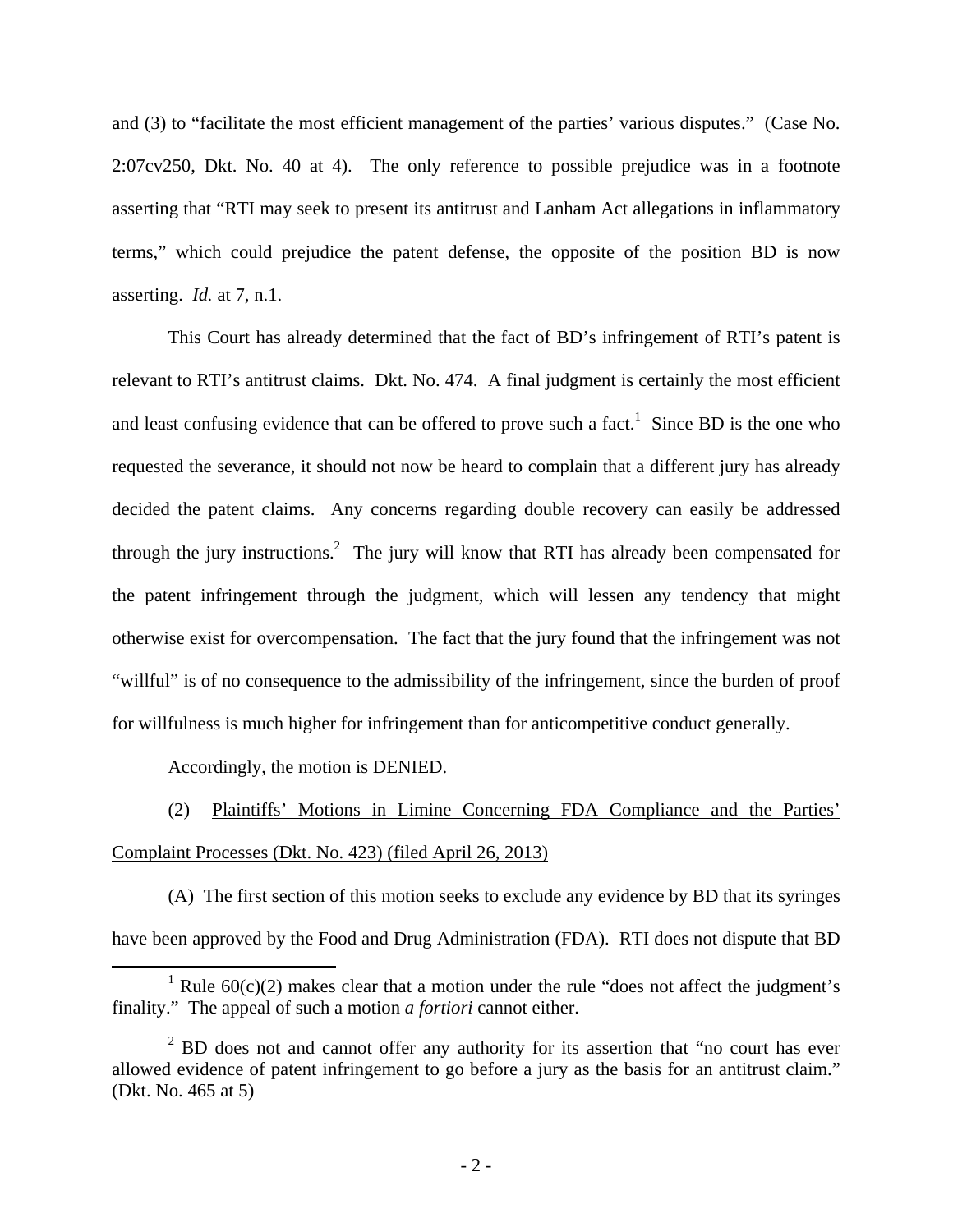obtained this approval, it merely argues that the particular level of approval involved is limited to determining that "a new device is no more dangerous than a device already on the market," rather than finding that it is actually "safe." RTI offers no authority suggesting that this limited approval is not admissible, instead arguing that the danger of jury confusion supports exclusion under Rule 403. The Court finds that the safety of the syringes is an issue in the case, that the FDA approval is relevant to that issue, and that the limitations of the process can easily be explained to the jury. Accordingly, the first section of the motion is DENIED.

(B) The second section of the motion seeks to exclude BD's evidence of a comparison of the relative rates of consumer complaints per unit sold between the BD syringes and the RTI syringes. This comparison is apparently focused upon needle stick incidents (NSI), the avoidance of which is one of the main benefits of RTI's patented syringes. RTI objects to this comparison because (1) the number of complaints made does not necessarily reflect the number of NSI actually occurring, (2) the complaint databases of RTI and BD, which are being compared, may not be compiled in the same ways, resulting in differences in reliability, and (3) BD has withheld a third party audit (the "QualityHub Audit") of its complaint database on grounds of privilege, which was upheld by this Court.

The first two grounds asserted by RTI are clearly matters appropriate for crossexamination rather than exclusion of the evidence. Indeed, RTI's own experts can effectively present these potential limitations on the value of the evidence. The evidence is clearly relevant and appears to be the best available evidence on the issue from each side. With respect to the QualityHub Audit, the time has long passed for RTI to challenge the ruling by Judge Folsom that it is privileged. Instead, RTI now argues that BD has waived that privilege by having its expert state that she has no reason to doubt the reliability of BD's database. RTI claims that this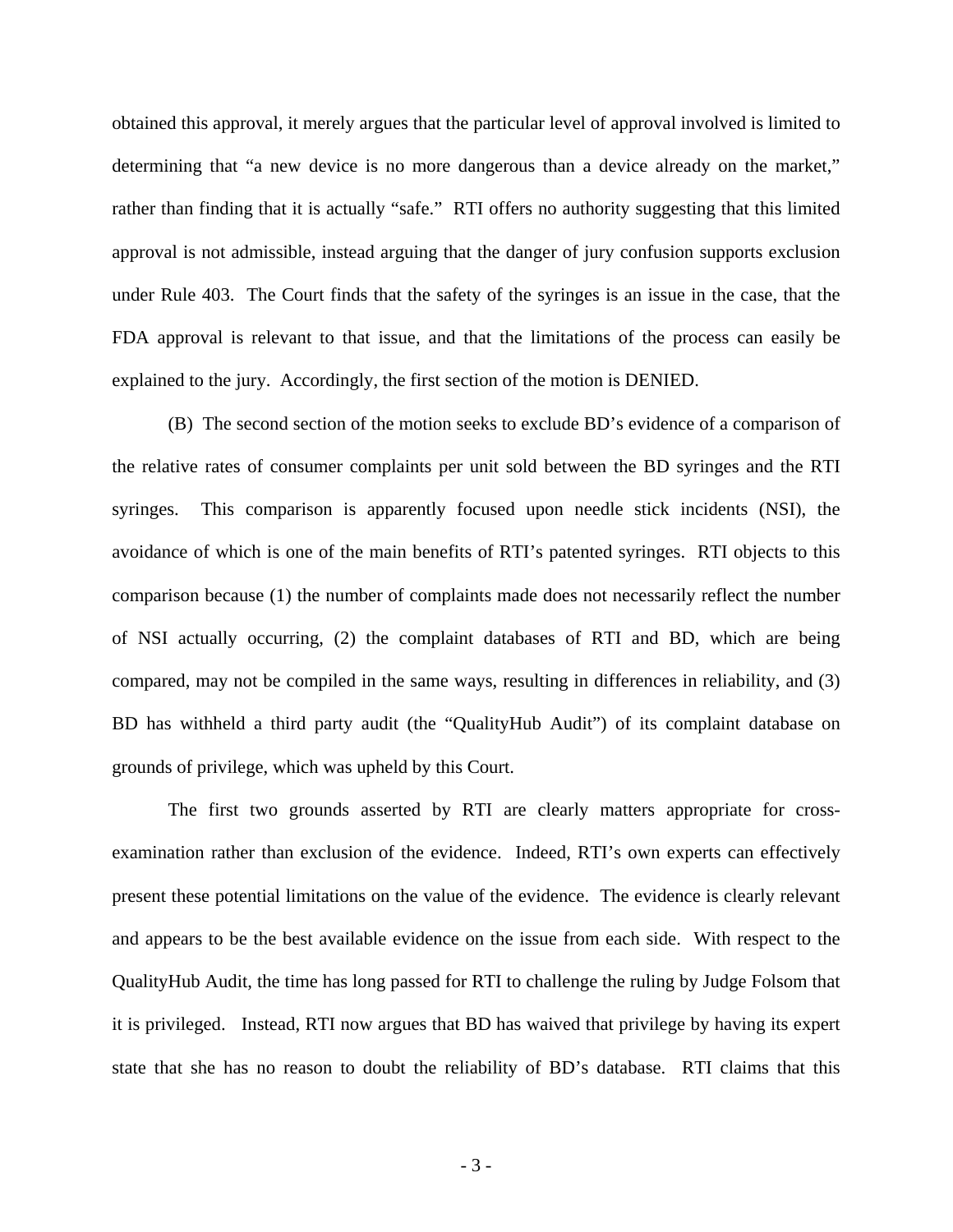constitutes an offensive use of the privileged audit, which it represents found serious flaws in the database. BD responds that it has not and will not refer to the audit in any way and has not made it available for review by any of its witnesses, including Dr. Jackson who is sponsoring the comparison of the databases.

The Court finds that there has been no waiver of the privilege that Judge Folsom found to attach to the audit. The cases primarily relied upon by RTI are inapposite. *U.S. v. Woodall*, 438 F.2d 1317 (5<sup>th</sup> Cir. 1971) (*en banc*), was a case where a criminal defendant filed an affidavit that his lawyer misled him as to the maximum sentence he would face upon pleading guilty. The affidavit detailed the conversation between the lawyer and the defendant. The Court found that this waived the privilege regarding the lawyer's testimony about the true nature of that conversation. The defendant was relying upon the privileged conversation (using it as a sword), and could not simultaneously use the privilege as a shield. Here, BD is relying upon the database, which is not privileged, rather than upon the audit, which is. Similarly, *Conkling v. Turner*, 883 F.2d 431 (5<sup>th</sup> Cir. 1989), dealt with a party whose affidavit as to conversations with his lawyer was found to have put the remaining material portions of those conversations at issue, thus waiving the privilege. It lends no support to RTI's waiver argument here. Accordingly, this motion is DENIED.

## (3) Defendant's Motion to Preclude Plaintiffs' Hearsay Evidence From RTI's Sales Calls Database (Dkt. No. 419) (filed April 26, 2013)

BD seeks in this motion to exclude RTI's electronic sales call database ("Database") on grounds of hearsay. The Database is in the form of a large spreadsheet containing a variety of information about each sales call made by each RTI salesman on each customer from roughly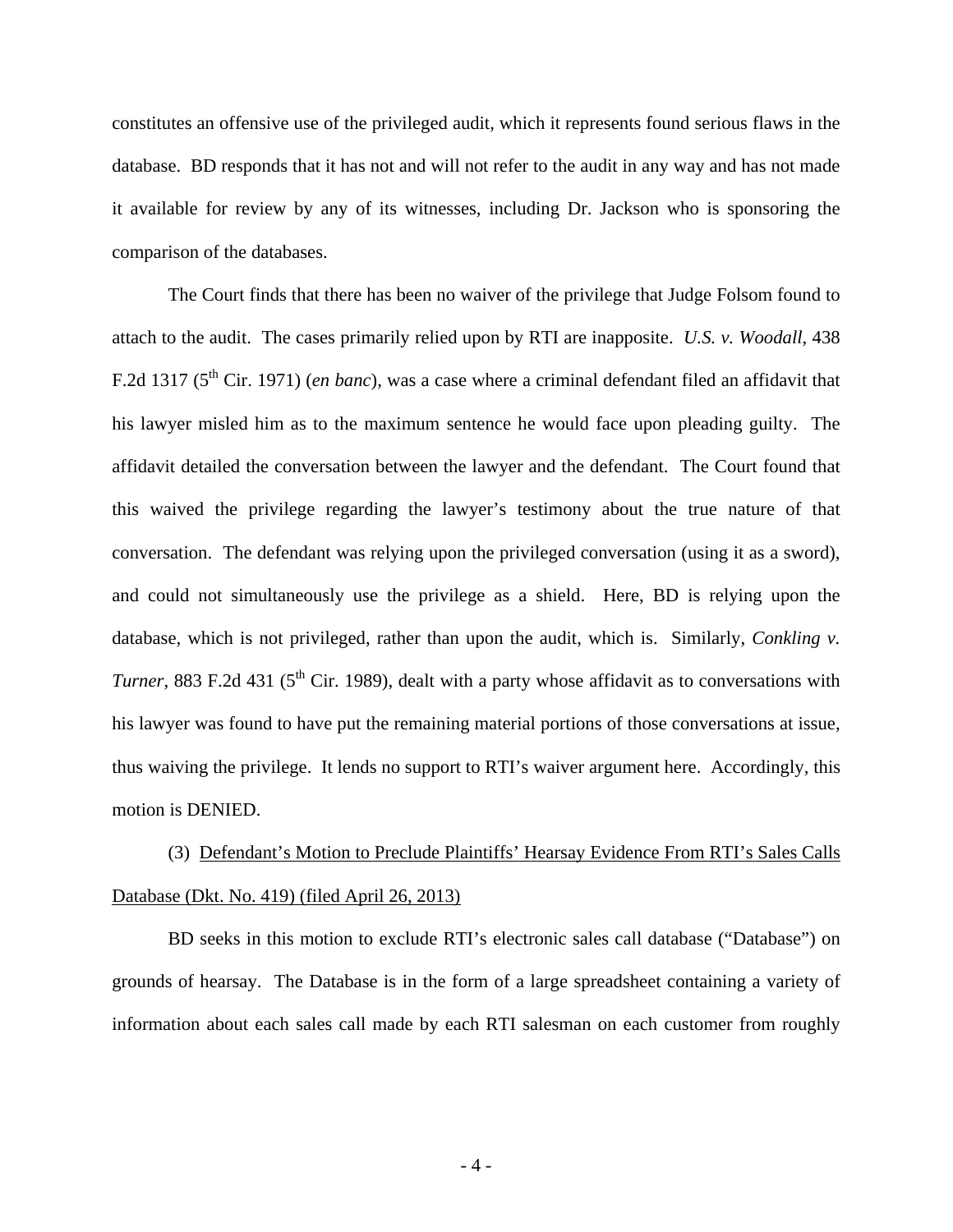2000 through the present, amounting to over 200,000 entries. One of the fields in the Database contains customer statements as reported by the RTI salesmen.

The Court has little difficulty in concluding that the many fields of information entered into the Database by RTI salesmen and support staff are likely covered by the business records exception to the hearsay rule embodied in Rule 803(6). It is only "likely," rather than certain, because RTI will be required to lay the necessary foundation through testimony at trial. However, the following pertinent facts appear supported in the record so far: (1) the Database was maintained "at or near the time" of the sales calls, (2) by the salesmen, who were persons with knowledge, (3) in the course of their regular sales activity, (4) as part of the regular conduct of RTI's business. The occasional delays in entry of data are insignificant, and the presence of occasional errors is irrelevant. BD has certainly not made a sufficient showing to undermine the trustworthiness of the Database within the meaning of the hearsay rule. In other words, it is no more untrustworthy than broad range of business records generally. Thus, the delays and errors are fodder for cross-examination and rebuttal testimony.

To the extent that BD complains that the RTI salesmen had a motivation to exaggerate the obstacles to sales, in order to make their sales record look better, the drafters of Rule 803(6) noted that "absence of motive to misrepresent has not traditionally been a requirement of the rule; that records might be self-serving has not been a ground for exclusion." *Advisory Committee's Note*. Instead, the drafters rendered business records admissible "unless the source of information or the method or circumstances of preparation indicate a lack of trustworthiness." The motivations of the salesmen, which are common themes in business records, can properly be explored on cross-examination.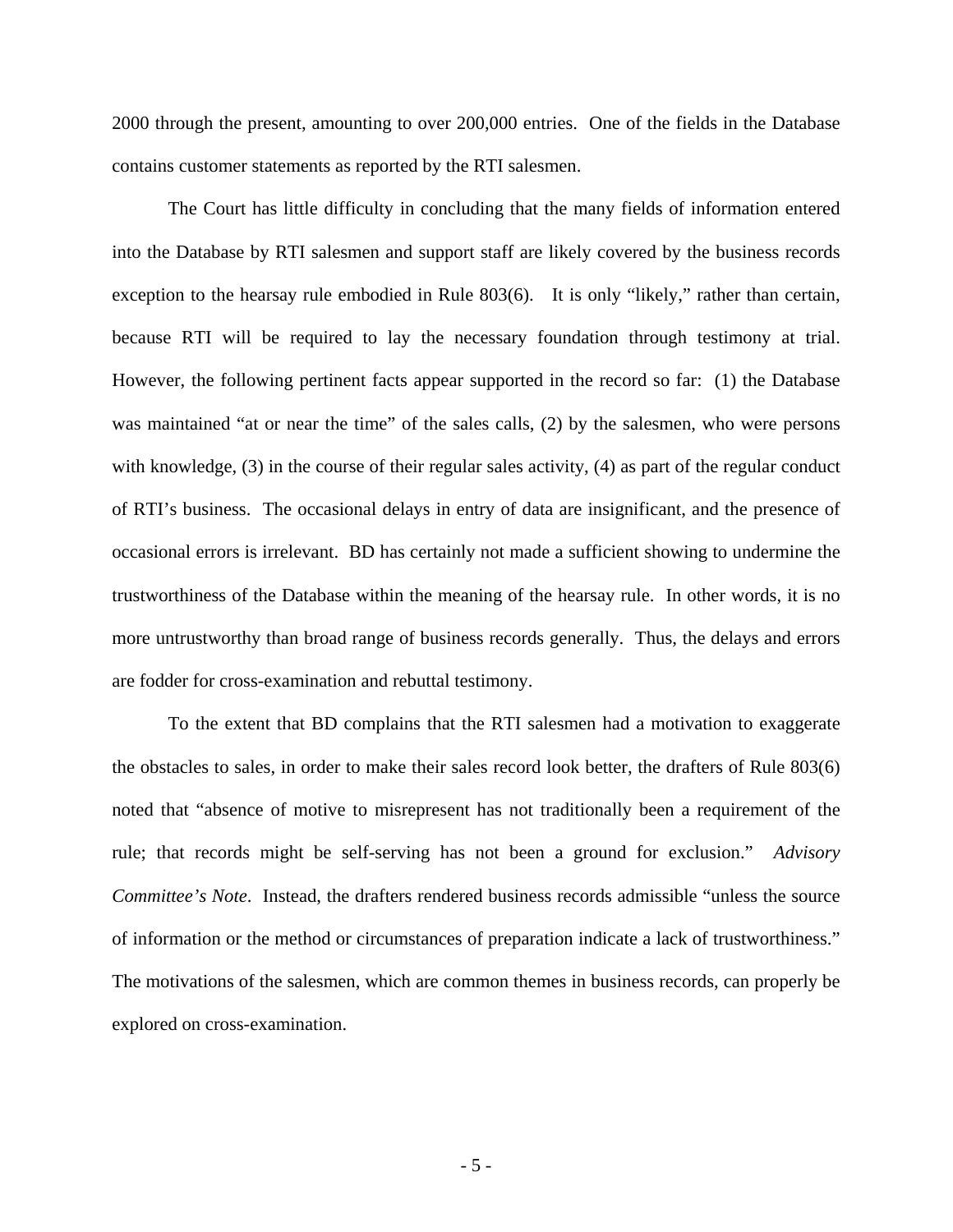The real hearsay issue is whether the customer statements reported by the RTI salesmen are covered by a hearsay exception. RTI contends that the customer statements are not hearsay because they are not offered for the truth of the matter asserted (Rule  $801(c)(2)$ ) or, alternatively, are covered by the state of mind exception found in Rule 803(3). Whether a statement (here the customer statement) is offered for its truth or not depends on the fact issue to which it relates. In other words, if the fact of the utterance of the statement is all that matters, then we don't need the declarant (customer) to testify under oath before the jury and be subjected to cross-examination. All we need is the evidence from the salesman, which can be presented through the business record. In adopting the business records exception, Congress made the determination that business records are sufficiently reliable for the preparer (here the RTI salesman) to be exempted from testifying personally to all of the recorded facts. However, if the statement is only relevant if it's true, then we need the declarant to be under oath in front of the jury and subject to cross. In other words, it is a question of whose credibility is at issue, the salesman's or the customer's.

Similarly, the state of mind exception applies if the statement is relevant, not for its truth, but rather to show that it was made, which shows that it was believed. In other words, Congress has concluded through the state of mind exception that what a person says is a reliable indication of what the person believes. Thus, a listener (hear the RTI salesman) can prove the state of mind of the declarant (here the customer) by repeating the statement of belief, either through ordinary testimony or an applicable hearsay exception (here the business records exception). If what matters to the jury is not what the customer believed but rather whether the customer's belief was correct, then the state of mind exception does not apply. Rule 803(3) expressly provides that it does not include "a statement of memory or belief to prove the fact remembered or believed."